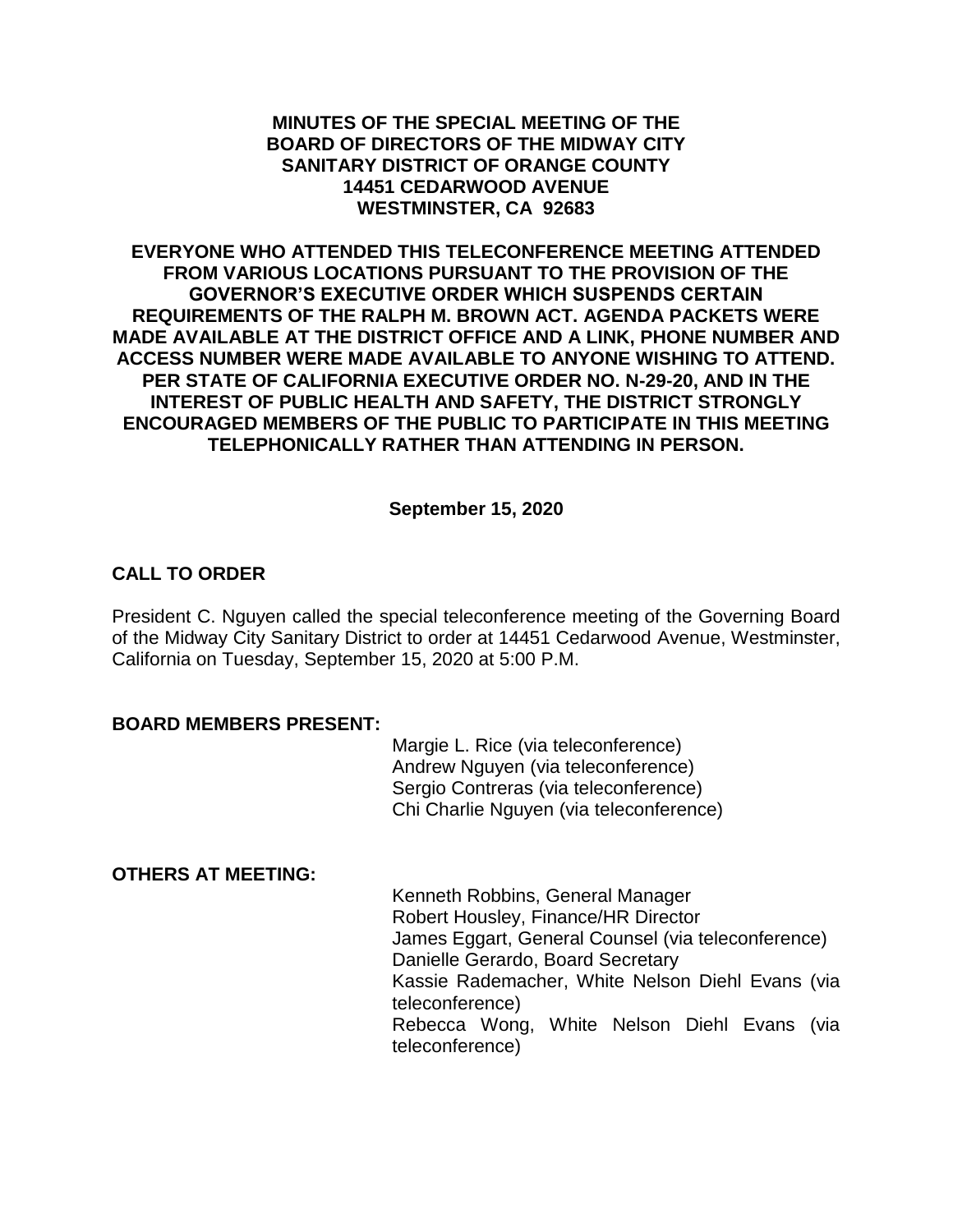## **PLEDGE AND INVOCATION**

Director A. Nguyen led the Pledge of Allegiance. GM K. Robbins gave the Invocation.

#### **PUBLIC COMMENTS**

None

# **APPROVAL OF THE MINUTES OF THE SPECIAL MEETING OF SEPT. 1, 2020** *(Roll Call Vote)*

A motion was made by Director A. Nguyen, seconded by Director M. Rice, to approve the minutes of the special meeting of September 1, 2020. The motion was approved by the following 4-0 roll call vote:

AYES: S. Contreras, A. Nguyen, C. Nguyen and M. Rice NAYS: ABSTAIN: ABSENT:

## **APPROVAL OF EXPENDITURES**

A. Demands in the amount of \$ 254,745.35 *(Roll Call Vote)*

| #              | CK#   |     | Date AMOUNT |          | <b>VENDOR</b>                               | <b>MEMO</b>                                                                    |
|----------------|-------|-----|-------------|----------|---------------------------------------------|--------------------------------------------------------------------------------|
|                |       |     |             |          |                                             |                                                                                |
|                |       |     |             |          | <b>CHECKS:</b>                              |                                                                                |
| $\overline{2}$ | 11720 | 9/1 | \$          |          | 116.20 Advanced Workplace Strategies        | Random drug test & collection for Sewer Maintenance dept                       |
| 3              | 11721 | 9/1 | \$          |          | 740.00 Avala's Car Wash                     | Fleet wash 8/24, 8/25, 8/27                                                    |
| 4              | 11722 | 9/1 |             |          | 2,827.30 Bodyworks Equipment, Inc.          | Restock hydraulic packer cylinder and main relief valve for Solid Waste trucks |
| 5              | 11723 | 9/1 |             |          | 1.050.00 CalPERS Fiscal Service Division    | Fees for GASB-68 Reports & Schedules                                           |
| 6              | 11724 | 9/1 | \$          |          | 261.41 Cintas                               | Uniform Services for 8/27                                                      |
| 7              | 11725 | 9/1 | \$          |          | 816.00 CRC Cloud                            | Maintenance/Support September 2020                                             |
| 8              | 11726 | 9/1 |             |          | 727.85 Hoseman                              | Transmission hoses for NG-5                                                    |
| 9              | 11727 | 9/1 |             |          | 18,096.55 Orange County Sanitation District | Permit Fees August-2020                                                        |
| 10             | 11728 | 9/1 | \$          |          | 288.19 Mobile Relay Associates              | Restock radio mikes for Solid Waste trucks                                     |
| 11             | 11729 | 9/1 | \$          |          | 114.00 Remington Pure                       | August 2020 Water Filtration                                                   |
| 12             | 11730 | 9/1 | \$          |          | 11.78 SoCal Auto & Truck Parts, Inc.        | Restock oil filters for Sewer Dept vehicles                                    |
| 13             | 11731 | 9/1 |             |          | 6.038.28 Southern California Edison         | District Offices, CNG Station and Lift Stations for August 2020                |
| 14             | 11732 | 9/1 |             |          | 1,206.96 Standard Insurance Company         | Life Insurance & AD&D Premium Coverage for September 2020                      |
| 15             | 11733 | 9/1 | \$          |          | 300.00 Digital Deployment dba Streamline    | Website Monthly Member Fee: September 2020                                     |
| 16             | 11734 | 9/1 | \$          |          | 41.11 TrucPar Company                       | Restock zip mounts used on Solid Waste trucks                                  |
| 17             | 11735 | 9/2 | \$          |          | 231.44 Advanced Gas Products                | Welding material used on Solid Waste trucks and gloves for shop                |
| 18             | 11736 | 9/2 | \$          |          | 575.00 Ayala's Car Wash                     | Fleet wash 8/31                                                                |
| 19             | 11737 | 9/2 | \$          |          | 350.00 Country City Towing                  | Towed NG-10 to the District yard                                               |
| 20             | 11738 | 9/2 | \$          | 1.940.11 | <b>Daniel's Tire Service</b>                | (9) Restock recap tires for Solid Waste use                                    |
| 21             | 11739 | 9/2 | \$          |          | 48.00 Robert Mayfield                       | Reimbursement for DMV driver's license                                         |
| 22             | 11740 | 9/2 | \$          | 367.81   | <b>Staples Business Credit</b>              | August 2020 Office Supplies                                                    |
| 23             | 11741 | 9/2 | \$          |          | 942.84 TEC of California, Inc.              | Restock rotor disc for Solid Waste trucks                                      |
| 24             |       | 9/2 |             |          | TEC of California, Inc.                     | (1) Credit for Core Return (\$443.48)                                          |
| 25             | 11742 | 9/2 | \$          | 202.81   | <b>Tom's Truck Center</b>                   | Thermostat coolant, brake clean and air filter for NG-11                       |
| 26             | 11743 | 9/2 | \$          |          | 39.70 Underground Service Alert             | (18) New Tickets for August 2020                                               |
| 27             | 11744 | 9/2 |             |          | 3,243.82 US Bank Corporate Payment Systems  | District Credit Cards                                                          |
| 28             | 11745 | 9/8 |             |          | 360.00 Ayala's Car Wash                     | Clean & sanitized cab 9/3                                                      |
| 29             | 11746 | 9/8 | \$          |          | 2,149.42 Bodyworks Equipment, Inc.          | Restock hose, coil and switches for Solid Wast trucks                          |
| 30             | 11747 | 9/8 |             |          | 261.41 Cintas                               | Uniform Services for 9/3                                                       |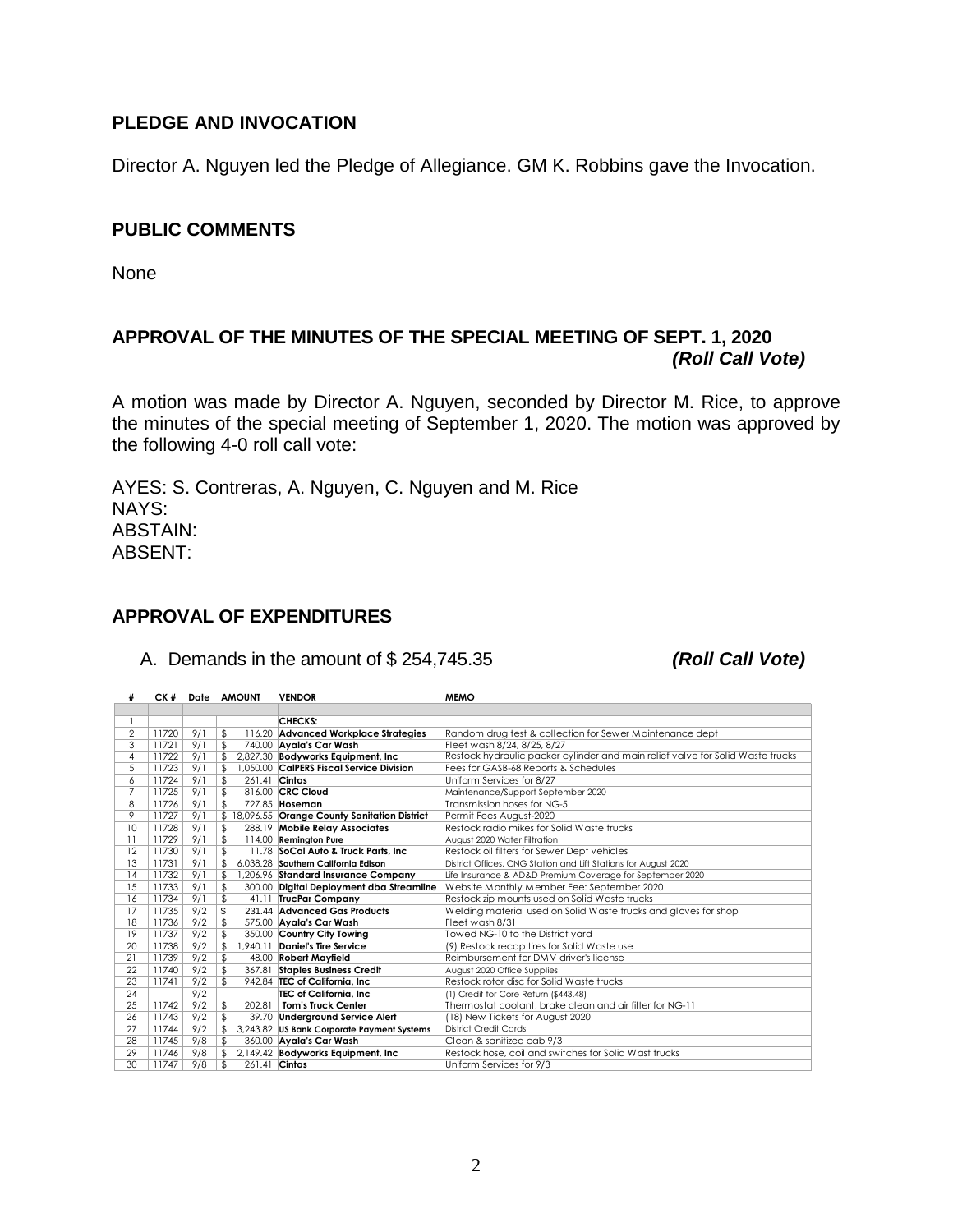| 31 | 11748            | 9/8 |                        | \$117,039.78 CR Transfer Incorporated                                        | Tonnage Fees 8/17/20 through 8/31/20                                             |
|----|------------------|-----|------------------------|------------------------------------------------------------------------------|----------------------------------------------------------------------------------|
| 32 | 11749            | 9/8 | \$                     | 844.94 Daniel's Tire Service                                                 | (2) Restock newtires for Solid Waste use                                         |
| 33 | 11750            | 9/8 | \$                     | 100.00 Dennis Solano Sr.                                                     | Reimbursement for testing                                                        |
| 34 | 11751            | 9/8 | \$                     | 8.86 Haaker Equipment Company                                                | Restock for water floatss, measure levels for NG-12 & NG-16 Sewer maintenance    |
| 35 | 11752            | 9/8 | \$                     | 100.00 MemorialCare Medical Foundation                                       | CDL medical card renewal (Solid Waste)                                           |
| 36 | 11753            | 9/8 |                        | 746.74 Merchants Building Maintenance                                        | Janitorial Services for September 2020                                           |
| 37 | 11754            | 9/8 |                        | 2,704.40 Reliable Monitoring Service                                         | Service work for gas detection system                                            |
| 38 | 11755            | 9/8 | \$                     | 671.21 Snap-On Tools                                                         | Hand tools for shop use                                                          |
| 39 | 11756            | 9/8 |                        | 1.672.81 TEC of California. Inc.                                             | Restock filters, studs and dowels for Solid Waste radiator replacement for NG-14 |
| 40 | 11757            | 9/8 | \$                     | 4,694.38 Truck Gears Incorporated                                            | Rebuild differential assembly for NG-10                                          |
| 41 | 11758            | 9/8 |                        | 5,447.26 Woodruff, Spradlin & Smart                                          | Legal Services for August 2020                                                   |
| 42 |                  |     |                        | \$177,378.37   CHECKS SUBTOTAL                                               |                                                                                  |
| 43 |                  |     |                        |                                                                              |                                                                                  |
| 44 |                  |     |                        | <b>PAYROLL</b>                                                               |                                                                                  |
| 45 | <b>ACH</b>       | 9/8 | \$ 73,053.21   Paychex |                                                                              | Employee Payroll - Checks, Taxes, & Direct Deposits                              |
| 46 | <b>ACH</b>       | 9/8 | \$                     | 3.389.70 Nationwide Retirement Solutions                                     | 457 Deferred Compensation (100% Paid By Employees)                               |
| 47 | <b>ACH</b>       | 9/8 | \$                     | 560.00 Nationwide Retirement Solutions                                       | 457 Roth (100% Paid By Employees)                                                |
| 48 |                  |     |                        | 364.07 Nationwide Retirement Solutions                                       | 457 Deferred Compensation (100% Paid By Board of Directors)                      |
| 49 |                  |     |                        | \$77.366.98 ACH TRANSFERS SUBTOTAL                                           |                                                                                  |
| 50 |                  |     |                        |                                                                              |                                                                                  |
| 51 |                  |     |                        |                                                                              |                                                                                  |
| 52 |                  |     |                        | <b>ACH PAYMENTS</b>                                                          |                                                                                  |
| 53 |                  |     |                        | None                                                                         |                                                                                  |
| 54 |                  |     | \$                     | <b>ACH TRANSFERS SUBTOTAL</b>                                                |                                                                                  |
| 55 |                  |     |                        |                                                                              |                                                                                  |
| 56 |                  |     |                        | \$254,745.35   TOTAL EXPENDITURES (HANDCUT, REGULAR, PAYROLL, ACH TRANSFERS) |                                                                                  |
| 57 |                  |     |                        |                                                                              |                                                                                  |
| 58 |                  |     |                        | <b>BANK TRANSFERS</b>                                                        |                                                                                  |
| 59 | $U$ <sub>B</sub> | 9/8 |                        | \$250,000.00 Transfer Funds from LAIF to UB Checking Account                 |                                                                                  |
|    |                  |     |                        |                                                                              |                                                                                  |
|    |                  |     |                        |                                                                              |                                                                                  |

A motion was made by Director M. Rice, seconded by Director A. Nguyen, to approve the expenditures in the amount of \$254,745.35. The motion was approved by the following 4-0 roll call vote:

AYES: S. Contreras, A. Nguyen, C. Nguyen and M. Rice NAYS: ABSTAIN: ABSENT:

## **REPORTS**

## **Report of President**

None

#### **Report of General Manager**

GM K. Robbins reminded the Board of the clean up event on Saturday, September 19, at Coronet Park starting at 8 A.M.

GM K. Robbins reported that the mattress recycling program was going well with 80-100 being dropped off per week, and since the District has not been picking up mattresses and boxsprings, the District has been able to pick up more bulky items for residents of the District.

GM K. Robbins reported that there was a claim filed against the District by someone who was on District property when dropping off a mattress and that he would give the Board an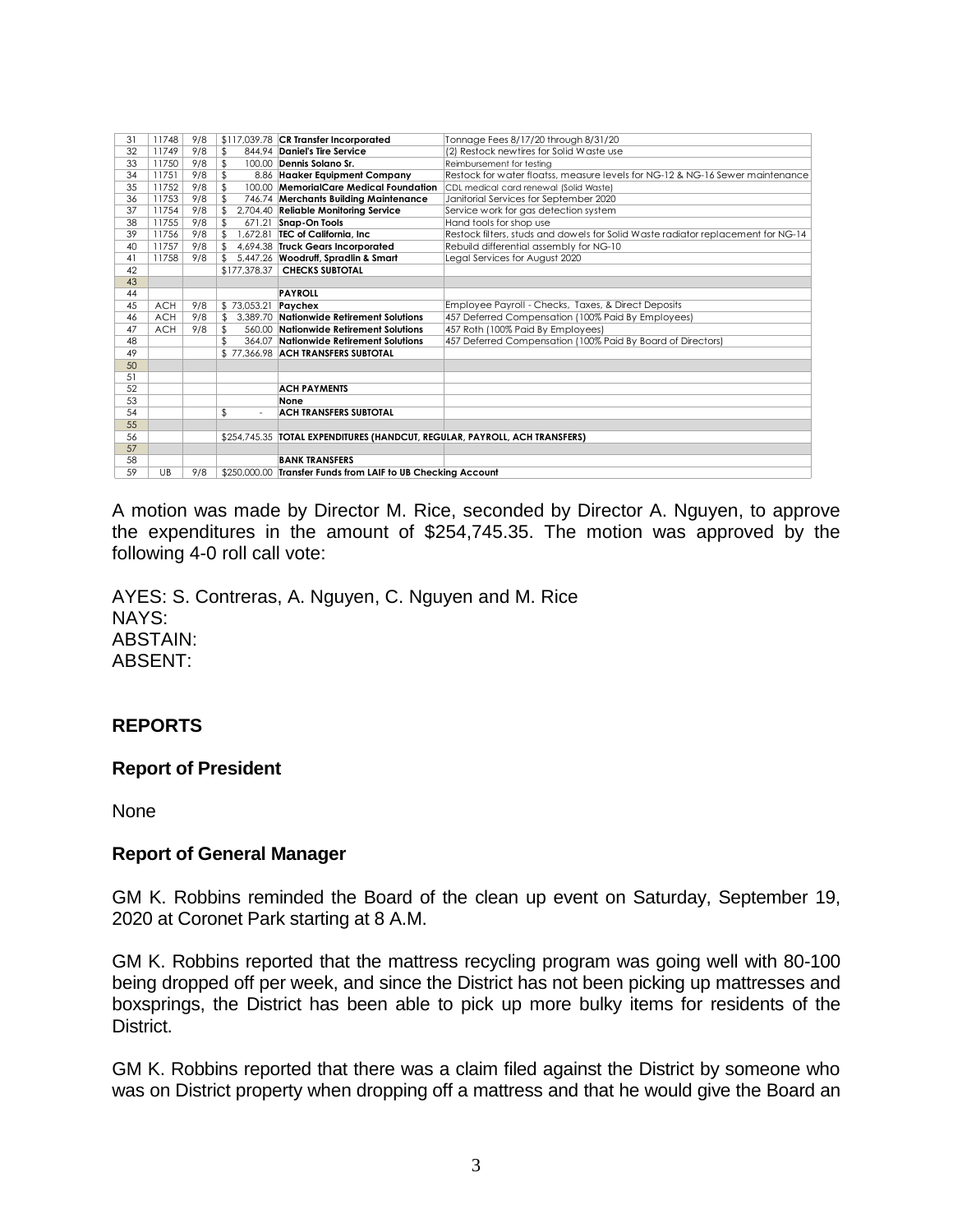update at the next meeting. The claim is currently being reviewed by SDRMA who carries the District's insurance.

## **Report from the Orange County Sanitation District (OCSD) Meeting on Sept. 9, 2020**

Director A. Nguyen reported that everyone at OCSD is back to work with no new cases of COVID-19. There was a report of pension costs which are approximately \$50 million a year and a review of investments.

## **Report from the Calendar Committee Meeting on Sept. 14, 2020**

Director M. Rice reported that there were several changes made to the calendar and it is difficult to explain them. She stated that she felt that a meeting of the Board in person to review the final draft was needed.

Director A. Nguyen stated that he would discuss this item further during item 9D on the agenda.

## **CONSENT CALENDAR** *(Roll Call Vote)*

A. Approve and file the Treasurer's Investment Report for August 2020

B. Approve the August 2020 Financial Reports and Budget Review for the Period of July 1, 2020 through August 31, 2020

A motion was made by Director A. Nguyen, seconded by President C. Nguyen, to approve the Consent Calendar. The motion was approved by the following 4-0 roll call vote:

AYES: S. Contreras, A. Nguyen, C. Nguyen and M. Rice NAYS: ABSTAIN: ABSENT:

## **OLD BUSINESS**

None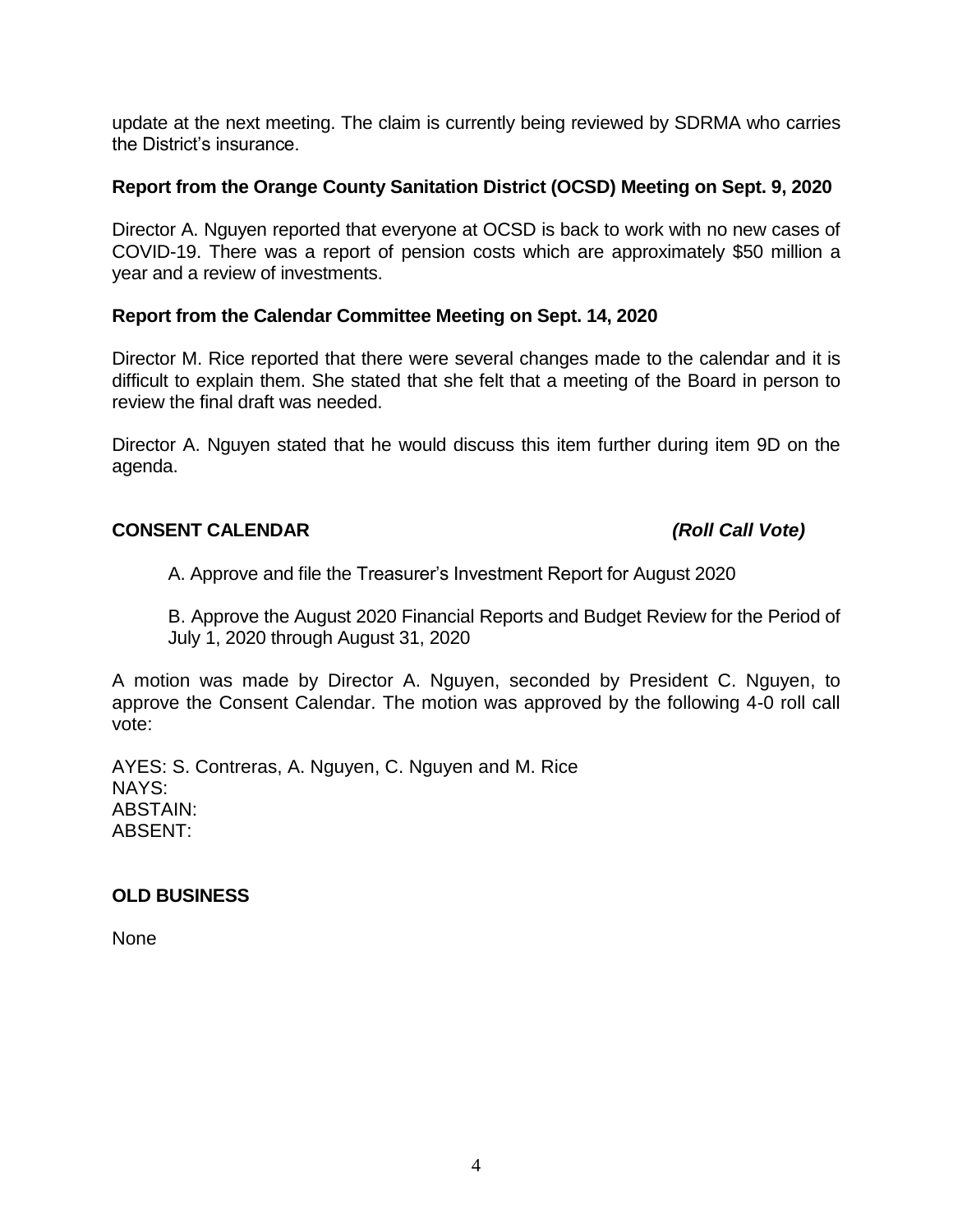#### **NEW BUSINESS**

A. Consider and Approval of the Fiscal Year 2019-2020 Independent Financial Audit Report for Midway City Sanitary District (July 1, 2019 through June 30, 2020 *(Roll Call Vote)*

Finance/HR Director R. Housley stated that the audit was done electronically this year due to COVID-19, that it was complete and on time.

Kassie Rademacher and Rebecca Wong from White Nelson Diehl Evans gave the Board a review of the annual audit which was done by a new team due to the State law that requires a partner rotation every few years.

A report of a summary of Staff's recommendation was provided and considered by the Board. A motion was made by Director A. Nguyen, seconded by Director M. Rice, to approve to receive and file the fiscal year 2019-2020 independent financial audit report for MCSD. The motion was approved by the following 4-0 roll call vote:

AYES: S. Contreras, A. Nguyen, C. Nguyen and M. Rice NAYS: ABSTAIN: ABSENT:

> B. Consider Approval of Paying \$164,521 Dollars towards the District's Pension Plans Unfunded Accrued Liability and Receive and File the CalPERS June 30, 2019 Annual Valuation Reports *(Roll Call Vote)*

A report of a summary of Staff's recommendation was provided and considered by the Board. A motion was made by President C. Nguyen, seconded by Director S. Contreras, to approve paying \$164,521 towards the District's pension plans' unfunded accrued liability and receive and file the CalPERS June 30, 2019 annual valuation reports. The motion was approved by the following 4-0 roll call vote:

AYES: S. Contreras, A. Nguyen, C. Nguyen and M. Rice NAYS: ABSTAIN: ABSENT:

> C. Consider the Approval of Four Quarterly Contributions of \$125,000 to the District's California Employers Pension Prefunding Trust (CEPPT) Trust Account, for the 2020-2021 Fiscal Year and Authorize the Director of Finance and Human Resources to Execute the Transactions *(Roll Call Vote)*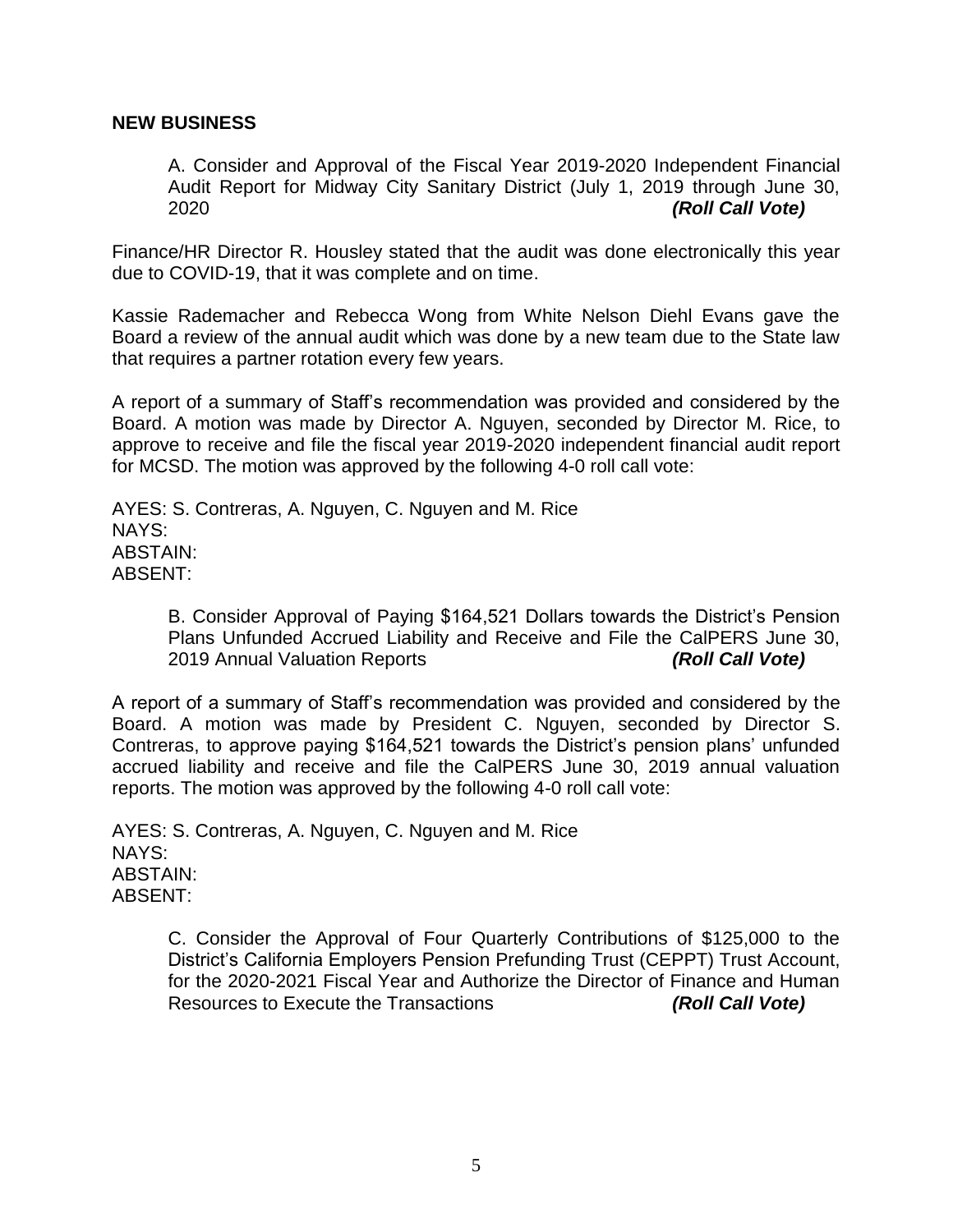Director S. Contreras asked what the cost to the District was for the trust account.

Finance/HR Director R. Housley stated that the cost for the administration fee was minimal but he would look into it.

A report of a summary of Staff's recommendation was provided and considered by the Board. A motion was made by President C. Nguyen, seconded by Director A. Nguyen, to approve of four quarterly contributions of \$125,000 to the District's California Employers Pension Prefunding Trust (CEPPT) Trust account for the 2020-2021 fiscal year and authorize the Director of Finance and Human Resources to execute the transactions. The motion was approved by the following 4-0 roll call vote:

AYES: S. Contreras, A. Nguyen, C. Nguyen and M. Rice NAYS: ABSTAIN: ABSENT:

D. Discuss and Consider Changing the Midway City Sanitary District's Regularly Scheduled Board Meeting On Tuesday, October 6, 2020 at 5:30 P.M. to a Special Teleconference Meeting at 5 P.M. Due to the COVID-19 Pandemic *(Roll Call Vote)*

A report of a summary of Staff's recommendation was provided and considered by the Board. A motion was made by Director A. Nguyen, seconded by Director M. Rice, to approve having a hybrid teleconference meeting on Tuesday, October 6 at 5:30 P.M., giving the public the option to attend the meeting by phone, in order for the Board to review the final draft of the District's 2021 annual calendar before it goes to final print. The motion was approved by the following 4-0 roll call vote:

AYES: S. Contreras, A. Nguyen, C. Nguyen and M. Rice NAYS: ABSTAIN: ABSENT:

#### **INFORMATIONAL ITEMS**

None

## **BOARD CONCERNS/COMMENTS**

Director M. Rice welcomed back GM K. Robbins and thanked Director of Finance/Human Resource R. Housley for the well-prepared annual budget.

Director A. Nguyen thanked GM K. Robbins, Finance/HR Director R. Housley and staff.